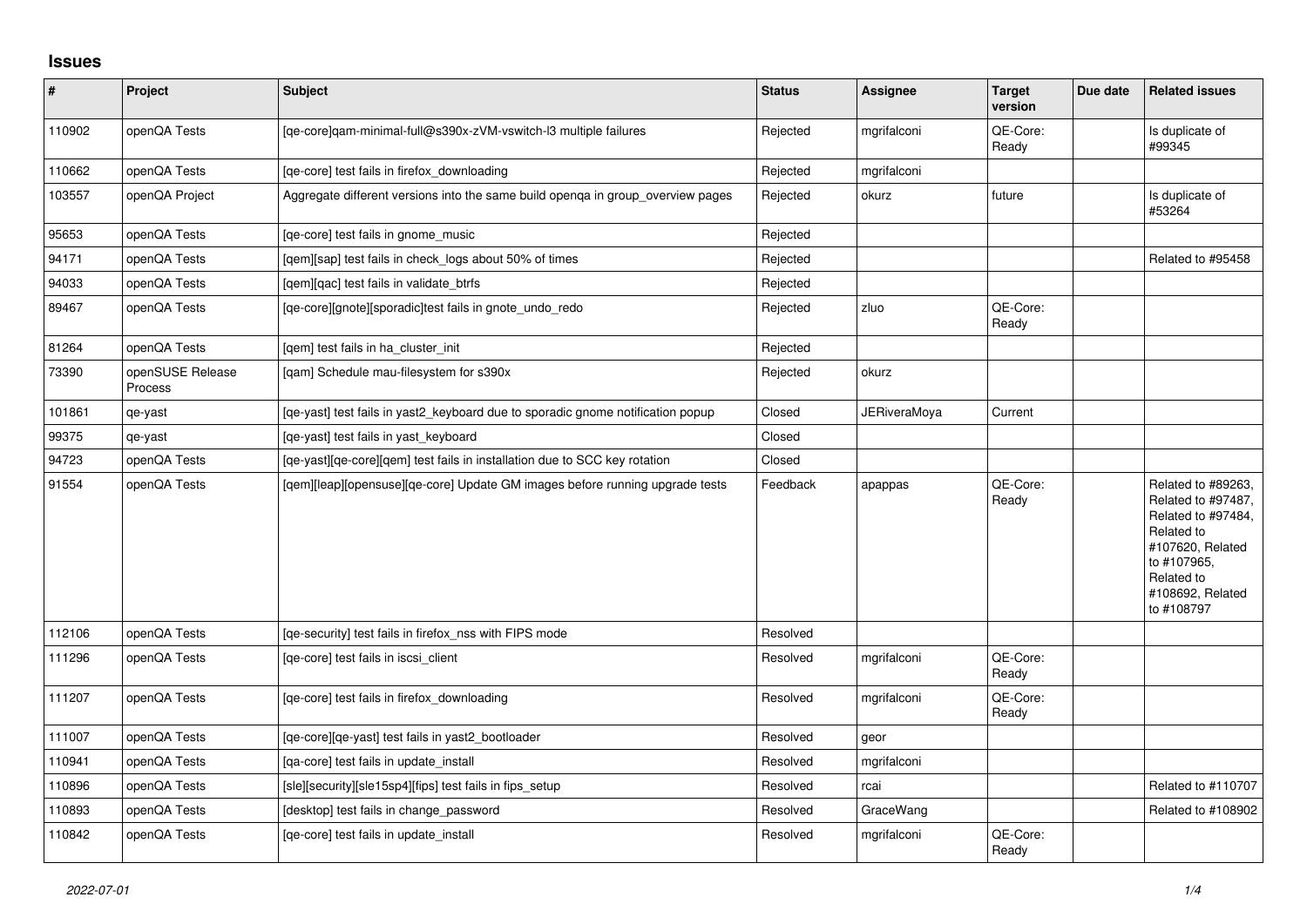| #      | Project      | <b>Subject</b>                                                                              | <b>Status</b> | Assignee             | <b>Target</b><br>version | Due date | <b>Related issues</b>                                               |
|--------|--------------|---------------------------------------------------------------------------------------------|---------------|----------------------|--------------------------|----------|---------------------------------------------------------------------|
| 107671 | QA           | No aggregate maintenance runs scheduled today on osd size:M                                 | Resolved      | jbaier cz            | Ready                    |          | Related to<br>#106179, Related<br>to #105603,<br>Related to #108824 |
| 106636 | openQA Tests | [ge-core] test fails in rhythmbox                                                           | Resolved      | mgrifalconi          |                          |          |                                                                     |
| 106633 | openQA Tests | [qe-core][productchange] test fails in libreoffice_mainmenu_favorites                       | Resolved      | VANASTASIADIS        | QE-Core:<br>Ready        |          |                                                                     |
| 106371 | openQA Tests | [ge-core] test fails in libreoffice mainmenu components                                     | Resolved      |                      |                          |          |                                                                     |
| 106326 | openQA Tests | [qe-core] test fails in config_services (qam-mail-server-thunderbird) on 15-SP3             | Resolved      | dzedro               | QE-Core:<br>Ready        |          |                                                                     |
| 106323 | openQA Tests | [qe-core] test fails in krb5                                                                | Resolved      | mgrifalconi          |                          |          |                                                                     |
| 106179 | QA           | No aggregate maintenance runs scheduled today on osd - dashboard.qem.suse.de<br>down size:S | Resolved      | osukup               | Ready                    |          | Related to<br>#106546, Related<br>to #107227,<br>Related to #107671 |
| 106059 | openQA Tests | [qe-core] test fails in consoletest_finish                                                  | Resolved      | punkioudi            |                          |          |                                                                     |
| 105148 | openQA Tests | [qe-core] test fails in openssl_nodejs                                                      | Resolved      | mgrifalconi          |                          |          |                                                                     |
| 103002 | openQA Tests | [qe-core] test fails in openssl_nodejs SLE 15 GA and SP1                                    | Resolved      | mgrifalconi          |                          |          |                                                                     |
| 101941 | openQA Tests | [qe-core] test fails in libreoffice_recent_documents                                        | Resolved      | dzedro               | QE-Core:<br>Ready        |          |                                                                     |
| 101879 | openQA Tests | [qe-sap] test fails in Sysctl                                                               | Resolved      | rbranco              |                          |          |                                                                     |
| 99591  | openQA Tests | [qe-core] many test called with qa_run.pm fail                                              | Resolved      | dzedro               | QE-Core:<br>Ready        |          | Related to #99714                                                   |
| 99381  | openQA Tests | [qe-core] test fails in smt_server_install                                                  | Resolved      | <b>VANASTASIADIS</b> |                          |          |                                                                     |
| 97280  | openQA Tests | [kernel-qa] test fails in bpf_prog05 and ptrace10                                           | Resolved      | MDoucha              |                          |          |                                                                     |
| 97202  | openQA Tests | [qe-core] unschedule or softfail gnome_music                                                | Resolved      | punkioudi            |                          |          |                                                                     |
| 97016  | openQA Tests | [ge-core] test fails in sshd                                                                | Resolved      | geor                 | QE-Core:<br>Ready        |          |                                                                     |
| 97004  | openQA Tests | [yast] mru-install-minimal-with-addons boots to desktop instead of console                  | Resolved      | <b>JERiveraMoya</b>  |                          |          | Related to #97007                                                   |
| 96989  | openQA Tests | [qa-core] test fails in rmt_feature                                                         | Resolved      | mgrifalconi          | QE-Core:<br>Ready        |          |                                                                     |
| 96977  | openQA Tests | [qac] test fails in t12_ssid_format fails since its introduction                            | Resolved      | cfconrad             |                          |          |                                                                     |
| 95905  | openQA Tests | [qe-core][sporadic] test fails in 1_openssh - Wipe mau-qa_userspace_openssh                 | Resolved      | geor                 | QE-Core:<br>Ready        |          |                                                                     |
| 95759  | openQA Tests | [qe-core] test fails in first_boot                                                          | Resolved      | mgrifalconi          | QE-Core:<br>Ready        |          |                                                                     |
| 95724  | openQA Tests | [qe-core] move vim out of installation tests                                                | Resolved      | zluo                 |                          |          | Related to #56651,<br>Related to #95365                             |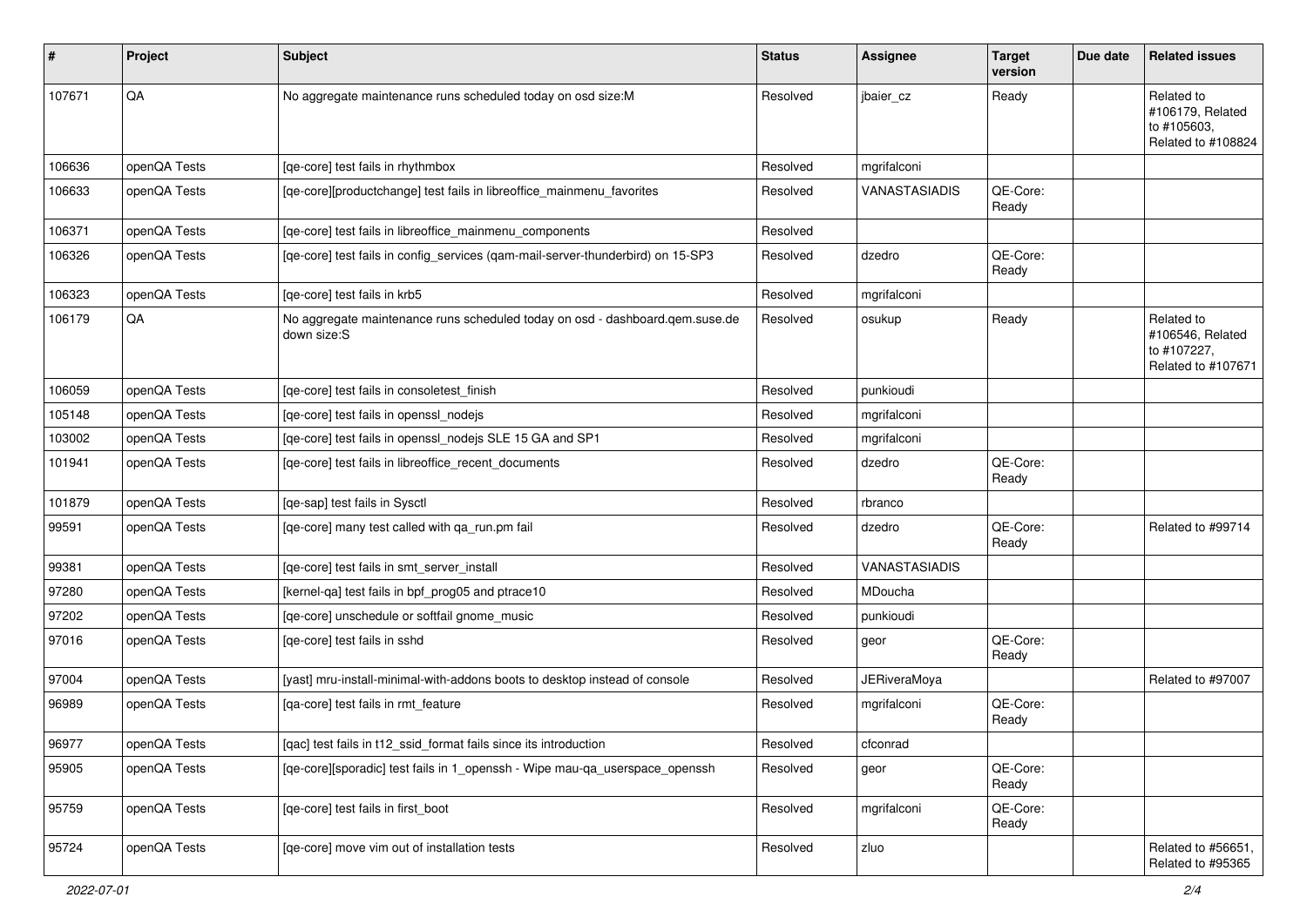| ∦      | Project      | Subject                                                                                           | <b>Status</b> | Assignee      | <b>Target</b><br>version | Due date | <b>Related issues</b>                                         |
|--------|--------------|---------------------------------------------------------------------------------------------------|---------------|---------------|--------------------------|----------|---------------------------------------------------------------|
| 95691  | openQA Tests | [ge-core] test fails in grub2 test                                                                | Resolved      | dzedro        | QE-Core:<br>Ready        |          |                                                               |
| 95365  | openQA Tests | [ge-core] move ncurses out of installation tests                                                  | Resolved      | zluo          | QE-Core:<br>Ready        |          | Related to #95724,<br>Related to #95362                       |
| 94534  | openQA Tests | [gem][ge-core] test fails in scc registration                                                     | Resolved      | okurz         |                          |          |                                                               |
| 94264  | openQA Tests | [migration] test fails in boot_to_desktop in mru multipath tests sometimes                        | Resolved      | dzedro        | QE-Core:<br>Ready        |          |                                                               |
| 94177  | openQA Tests | [qe-core][qem][piglit] test fails in pidgin_IRC: Disconnected, session limit exceeded             | Resolved      | tjyrinki_suse | QE-Core:<br>Ready        |          | Related to #94288.<br>Related to #94441                       |
| 92566  | openQA Tests | [qe-sap][qem][SAP]test fails in Sysctl                                                            | Resolved      | jadamek       |                          |          |                                                               |
| 92482  | openQA Tests | [qem][qe-core] test fails in update_install                                                       | Resolved      | mgrifalconi   |                          |          |                                                               |
| 90893  | openQA Tests | [gem][ga-core] test fails in firefox_private - Needle facebook favicon change                     | Resolved      | geor          | QE-Core:<br>Ready        |          |                                                               |
| 90737  | openQA Tests | [gem][ga-core] test fails in audit2allow: timeout                                                 | Resolved      | mgrifalconi   |                          |          |                                                               |
| 90257  | openQA Tests | [gem][firefox] test fails in firefox html5                                                        | Resolved      | dzedro        |                          |          |                                                               |
| 90245  | openQA Tests | [qe-core][qem][bot] test fails in installation because it's scheduled with a wrong repo           | Resolved      |               |                          |          |                                                               |
| 89455  | openQA Tests | [ge-sap][ge-asg][gem][ha] test fails in gnetd - 15-SP2, 15-SP1, 15-GA                             | Resolved      | jadamek       |                          |          |                                                               |
| 89401  | openQA Tests | [qe-core][clamav] create local mirror for CVD updates<br>auto_review:"console/clamav.pm line 55." | Resolved      | dzedro        | QE-Core:<br>Ready        |          |                                                               |
| 89284  | openQA Tests | [qac] test fails in docker s390                                                                   | Resolved      | pdostal       |                          |          |                                                               |
| 89272  | openQA Tests | [gac]test fails in docker image aarch64 and s390                                                  | Resolved      | pdostal       |                          |          |                                                               |
| 88305  | openQA Tests | [ge-core][scc] test fails in scc registration                                                     | Resolved      | dzedro        |                          |          |                                                               |
| 88301  | openQA Tests | [qe-core][tomcat] test fails in tomcat-succesfully-installed                                      | Resolved      | mgrifalconi   |                          |          |                                                               |
| 81230  | openQA Tests | [qem][maint][wicked] t15_bridge_ifreload_all_bond - ERROR: bond0 is enslaved into<br>br40         | Resolved      | mgrifalconi   |                          |          |                                                               |
| 97007  | openQA Tests | [qa-core] test fails in dracut_enhanced                                                           | Blocked       | punkioudi     |                          |          | Related to #97004,<br>Related to #112676                      |
| 112277 | openQA Tests | [qe-core] test fails in update_install - rust test should not install cargo/rls                   | In Progress   | dvenkatachala | QE-Core:<br>Ready        |          |                                                               |
| 106320 | openQA Tests | [qe-core] test fails in btrfs_qgroups                                                             | Workable      |               |                          |          |                                                               |
| 95362  | openQA Tests | [qe-core] make zypper_call use serial terminal regardless of the architecture                     | Workable      | szarate       |                          |          | Related to #95365,<br>Related to #90008,<br>Related to #75319 |
| 111051 | openQA Tests | [qe-sap] Server-DVD-HA-Incidents-x86_64 timeouts                                                  | New           |               |                          |          |                                                               |
| 110938 | openQA Tests | [ge-core] rls rust fail in update install                                                         | New           |               |                          |          |                                                               |
| 110665 | openQA Tests | [qe-core] test fails in firefox_html5 - unschedule firefox_html5 for now                          | New           |               | QE-Core:<br>Ready        |          | Has duplicate<br>#110623                                      |